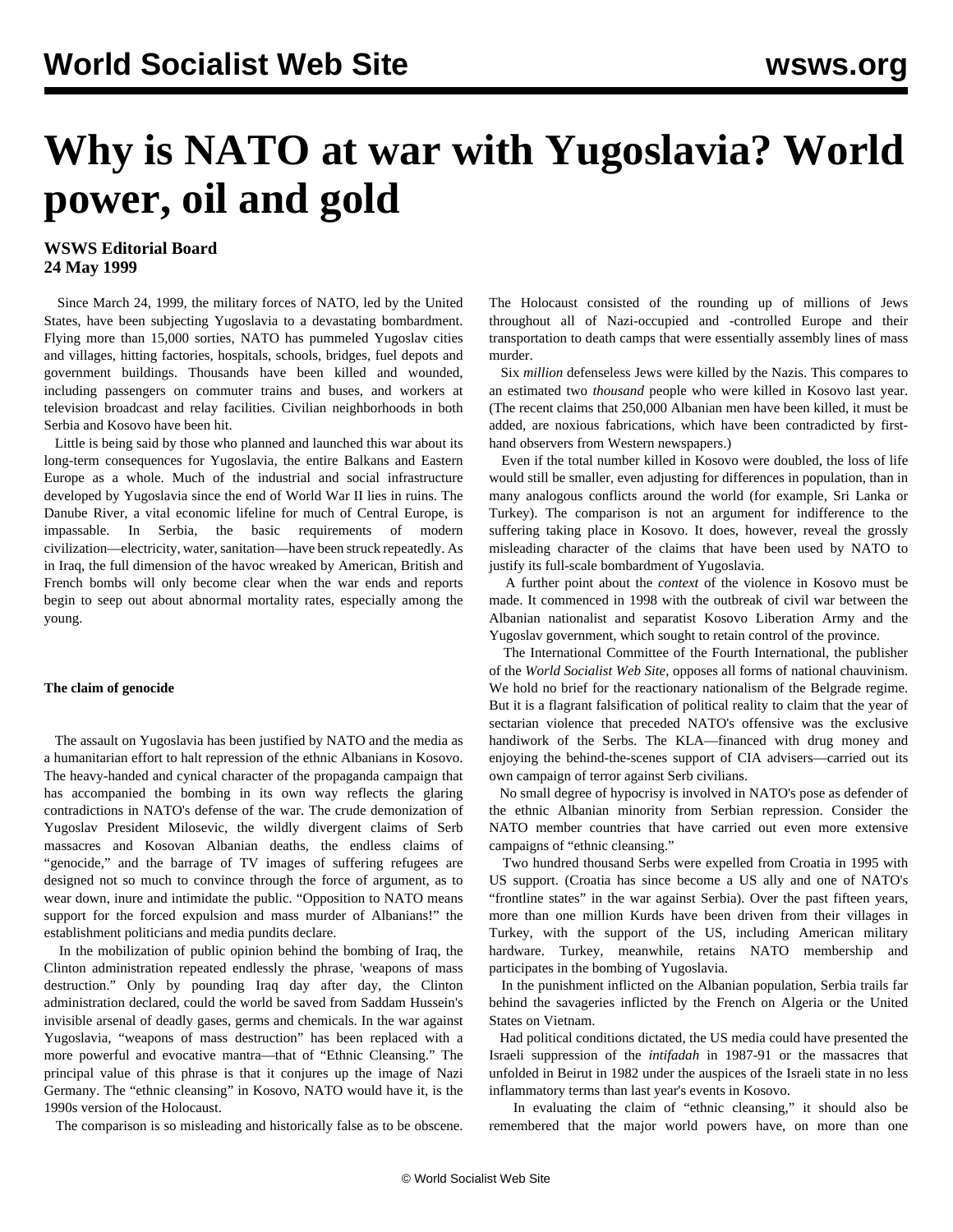occasion, cited ethnic conflicts as a justification for imperialist meddling, setting the stage for disaster. Let us recall that one of the most horrific episodes of the 20th century occurred in 1947 when Britain, citing conflicts between Hindus and Moslems in India, arranged for the establishment of the separate state of Pakistan. The violence that followed the partition claimed one million lives and created twelve million refugees.

 Likewise in Yugoslavia, imperialist intervention has had the objective impact of escalating the scale of communal violence and increasing the likelihood that it will spread to neighboring countries.

#### **The exodus from Kosovo: who is responsible?**

 NATO now says that a primary purpose of its offensive is to return the estimated 800,000 ethnic Albanian refugees to their homes in Kosovo. Here cynicism reaches new heights.

 An honest review of the sequence of events that led up to the refugee crisis refutes the claims of NATO. Mass flight began after, not before, March 24. Clinton's speech that day, in which he gave the official rationale for the war, spoke almost entirely of *preventing* an exodus. He pointed, in fact, to the danger that, without a NATO strike, the size of the existing refugee population might expand by "tens of thousands."

 What actually happened? The bombing, destroying no small amount of Kosovo and terrorizing its inhabitants, set off a renewal in the fighting between Belgrade's forces and the KLA. Not tens but hundreds of thousands were made refugees.

 Not all these consequences were unintended. The NATO powers had hoped that the air offensive would enable the KLA to push out the Serb forces, much in the same manner that the 1995 air strikes in Bosnia allowed the Croatian and Moslem forces to go on the offensive and drive out the Serbs.

 As for the refugees themselves, they have been cynically used. Once the Kosovan Albanians were displaced in the aftermath of the bombing, NATO exploited their plight to drum up public support for the war, while providing only the most minimal aid to their makeshift camps, where conditions became so abhorrent that riots broke out. Even then only a relative handful of refugees were accepted into Western countries.

 Some NATO military leaders have acknowledged—though their statements have gone largely unreported—that the depopulation of Kosovo works to their advantage, giving them a freer hand to initiate carpet bombing and prepare for a ground invasion of the province.

 In regards to the return of the refugees, the logical question to ask is: Return to what? What portion of Kosovo's homes, workplaces, roads, bridges, and waterways has not been bombed by NATO?

#### **The political function of propaganda**

 "The propagandist's purpose," wrote Aldous Huxley in 1937, "is to make one set of people forget that certain other sets of people are human." In the present war, the demonization of the Serbs has been required by the scale of NATO's violence against the Yugoslav people.

 By early summer, killings by NATO will surpass those by the Serb government and KLA that preceded the alliance's intervention in Kosovo. Prior to March 24, most estimates put the total number killed in Kosovo at about 2,000 in the course of one year of civil war. Since March 24, the number of Serbs and ethnic Albanians killed by NATO is well over 1,000.

 NATO, to be sure, only makes "mistakes" whereas Serbia carries out "atrocities." Generally speaking, each new NATO claim of Serb plunder and murder follows rapidly on the heels of the latest proof of civilian deaths from NATO bombs. At any suggestion that NATO's cure is worse than the disease the spokesmen for the alliance become more shrill. "Has the real enemy been forgotten?"

 An interesting question. It would seem the category of "enemy" is quickly expanding in scope. Initially, Albanian deaths and suffering were declared to be solely the fault of the Milosevic regime. In recent days, however, a more venomous strain has emerged in the propaganda war: the Serb population as a whole is to blame.

 According to the new line, the Serb people have become corrupted, organically indifferent to the suffering of the Kosovan Albanians, and obsessed by an almost incomprehensible sense of victimization. According to many of the NATO propagandists, the remedy for this malaise is a ground invasion, the conquest of Belgrade and a prolonged occupation. This is described, reviving the terminology of 19th century colonialism, as a "civilizing" mission.

#### **An imperialist war**

 Propaganda requires simplification. It demands that the complexities of immense political conflicts be shoved aside and public opinion be confronted with a loaded question which allows only one answer. In the present war, that question is: "Doesn't ethnic cleansing have to be stopped?"

 This simplification allows the media to portray Yugoslavia rather than NATO as the aggressor. The alliance, in a complete inversion of reality, is presented as conducting an essentially defensive war on behalf of the Kosovan Albanians.

 To determine the nature of a given war, its progressive or reactionary character, requires not selective examination of atrocities, which are to be found in all wars, but rather an analysis of the class structures, economic foundations and international roles of the states that are involved. From this decisive standpoint the present war being waged by NATO is an imperialist war of aggression against Yugoslavia.

 The US and the European powers that form the nucleus of NATO comprise the most advanced capitalist powers of the globe. Within each of these countries, state policies express the interests of finance capital, based on the major transnational corporations and financial institutions. The continued existence of the ruling class in these countries is bound up with the expansion of capitalism throughout the world.

 As a scientific term, imperialism signifies a definite historical stage in the development of capitalism as a world economic system. It denotes fundamental objective tendencies in capitalism as it developed toward the end of the 19th and into the 20th century. The most important of these are: the suppression of free competition by the growth of huge, monopolistic business concerns; the increasing domination of gigantic banking institutions (finance capital) over the world market; the impulsion of monopoly and finance capital in the countries where capitalism had developed most strongly (Europe, North America, Japan) to spread beyond the national borders and gain access to markets, raw materials and new sources of labor throughout the world.

 Imperialism enjoys a predatory and parasitic relation to the less developed countries. Through its position of financial hegemony, using the vehicle of massive financial institutions such as the International Monetary Fund and the World Bank, imperialism is in a position to dictate policy to smaller states which rely on their credit. Through their domination of the world market, the imperialist powers drive down prices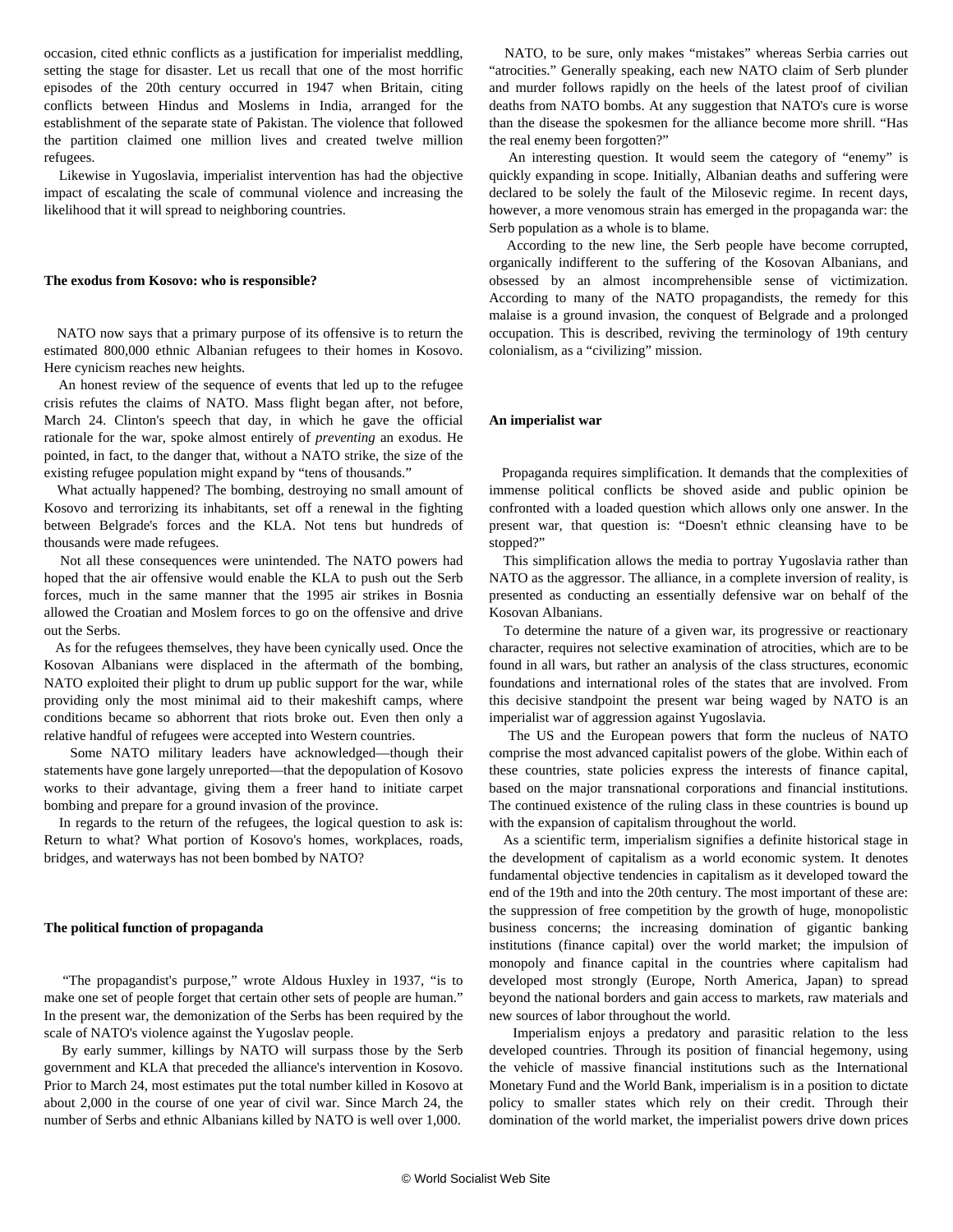for raw materials and keep the smaller states impoverished. The more these countries borrow, the more destitute and dependent they become.

 Finally, hanging over the weaker states is the ever-present threat of military bombardment. Whether they are to be apotheosized as "emerging democracies" or demonized as "rogue states" depends, in the final analysis, on where they fit in the unfolding strategic plans of world imperialism. Thus Iraq, supported by the US in its war against Iran during the 1980s, became the object of attack when it fell afoul of plans to strengthen America's grip over Middle East oil reserves.

 The same is true of Serbia. In the 1980s Washington looked upon Slobodan Milosevic with favor to the extent that he initiated market policies and dismantled state industry in Yugoslavia. In the 1990s the rules of the game changed and Serbia became a thorn in the side of imperialist concerns. Milosevic joined Saddam Hussein on imperialism's list of "Most Wanted." The judgment of imperialism on any given country or leader can change abruptly because, as Prime Minister Palmerston said of the British Empire, it has neither permanent friends, nor permanent enemies, only permanent interests.

 Yugoslavia is not an imperialist power but rather a small, relatively backward country that has been diminished over the 1990s by the secession of four of its former six republics. To be sure, Milosevic's role in this process was thoroughly reactionary. His exploitation of Serbian nationalism could hardly counter the chauvinist policies of Tudjman in Croatia, Izetbegovic in Bosnia, and Kucan in Slovenia. But Milosevic was by no means the instigator of this process. Rather, he adapted himself—like so many other ex-Stalinists scoundrels in Eastern Europe—to the centrifugal social tendencies unleashed by the reestablishment of market economies.

 Here the imperialist powers played a principal role, demanding the break-up of nationalized industries and the imposition of austerity policies that exacerbated simmering ethnic tensions. The economic pressure exerted upon Yugoslavia laid the objective foundations for the dissolution of the unified Balkan state. From 1991 on, the breakup of Yugoslavia was guaranteed by the political intervention of the major powers. Though a violent outcome of Yugoslav dissolution was predicted, the break-up was encouraged by Germany, which abruptly recognized the independence of Croatia and Slovenia in 1991, and the US, which even more recklessly gave its approval to Bosnian secession in 1992.

 Yugoslavia, moreover, is not a capitalist state of even regional stature. It has no transnational conglomerates. Yugoslav finance capital plays no significant role outside the borders of the country. To the extent that one can speak of a Serbian bourgeoisie, it is only now emerging from the layers surrounding Milosevic that enriched themselves by stealing state property in the process of dismantling Yugoslavia.

 Comparisons of Serbia to Nazi Germany and Milosevic to Hitler are a combination of ignorance and deceit. Scientific political analysis does not consist in the hurling of epithets. The transformation of the Austrian corporal with a loud voice and a Charlie Chaplin moustache into the most monstrous embodiment of world reaction depended upon certain objective prerequisites—namely, the immense resources of German industry. Hitler was the leader of an aggressive imperialist power that sought to achieve the hegemony of German capitalism in all of Europe. Before Hitler's bloody offensive was halted, German domination stretched from the English Channel to the Caucasus Mountains, embracing the Balkans, including Yugoslavia. Hitler's military ambitions reflected the economic appetites of Siemens, Krupp, I. G. Farben, Daimler-Benz, Deutsche Bank and the other great German conglomerates.

 Were it not for the tragic consequences associated with this distortion of historical reality, the comparison of Serbia to Nazi Germany and Milosevic to Hitler would be laughable. Serbia, to begin with, is not seeking to conquer foreign lands, but rather hold on to territory internationally recognized as falling within its borders. As for Milosevic, the main preoccupation of this "Hitler" has been to hang on to whatever he can of a rump federation whose borders have been shrinking year after year.

 To sum up: This is a war by a coalition of major imperialist powers against a small, semi-backward country. It has a neo-colonialist character, trampling on Yugoslav sovereignty. Its aim is a type of NATO protectorate over Kosovo, which will likely resemble the NATO-IMF regime that runs Bosnia.

#### **Beyond the propaganda: Why is the war being waged?**

 Once the fraudulent claims of the NATO spokesmen and the falsifications of the media are stripped away from this war, what remains? A naked aggression by imperialist countries against a small federation, in which the official reasons given for the onslaught serve as a smokescreen. Without the frenzied propaganda, it would be far more difficult to keep the public from inquiring into the actual reasons for the imperialist powers taking the road of military bombardment.

 At the opening of this century, Rosa Luxemburg noted that capitalism is the first mode of production to have mass propaganda as a weapon at its disposal. "Humanitarianism" was, at the time of her comment just as today, a cover for taking by force that which was desired from the weaker countries. The "civilizing missions" of the US, England, France, Belgium, and Holland had the actual purpose of securing valuable raw materials, markets and geopolitical advantage over their major rivals. Likewise, today the attack on Yugoslavia aims to secure the material interests of the imperialist powers.

 For starters, the Western powers are positioning themselves to exploit Kosovo's abundant mineral reserves, which include substantial deposits of lead, zinc, cadmium, silver and gold. Kosovo also holds an estimated 17 billion tons of coal reserves. But this is merely the "small change" of imperialist calculations. The immediate material gains that might be plundered from Kosovo are dwarfed by the far greater potential for enrichment that beckons in regions further to the east where the NATO powers have developed immense interests over the past five years. It is astonishing that so little attention has been paid to the connection of this war to the world strategic ambitions of the US and the other NATO powers.

#### **NATO and the collapse of the USSR**

 Just as the development of imperialism witnessed the efforts of the major powers to parcel out the world at the end of the last century, the dismantling of the USSR has created a power vacuum in Eastern Europe, Russia and Central Asia that makes a new division of the world inevitable. The principal significance of Yugoslavia, at this critical juncture, is that it lies on the Western periphery of a massive swathe of territory into which the major world powers aim to expand. It is impossible for the US, Germany, Japan, France, Britain and the other powers to simply look passively at the opening of this area. Unfolding is a struggle for access to the region and control over its raw materials, labor and markets that will far outstrip last century's "scramble for Africa."

 This process expresses the most profound requirements of the profit system. Today's transnational companies measure their success in global terms. No market in the world can be ignored by General Motors, Toyota, Lockheed Martin, Airbus or even Coca-Cola. These immense operations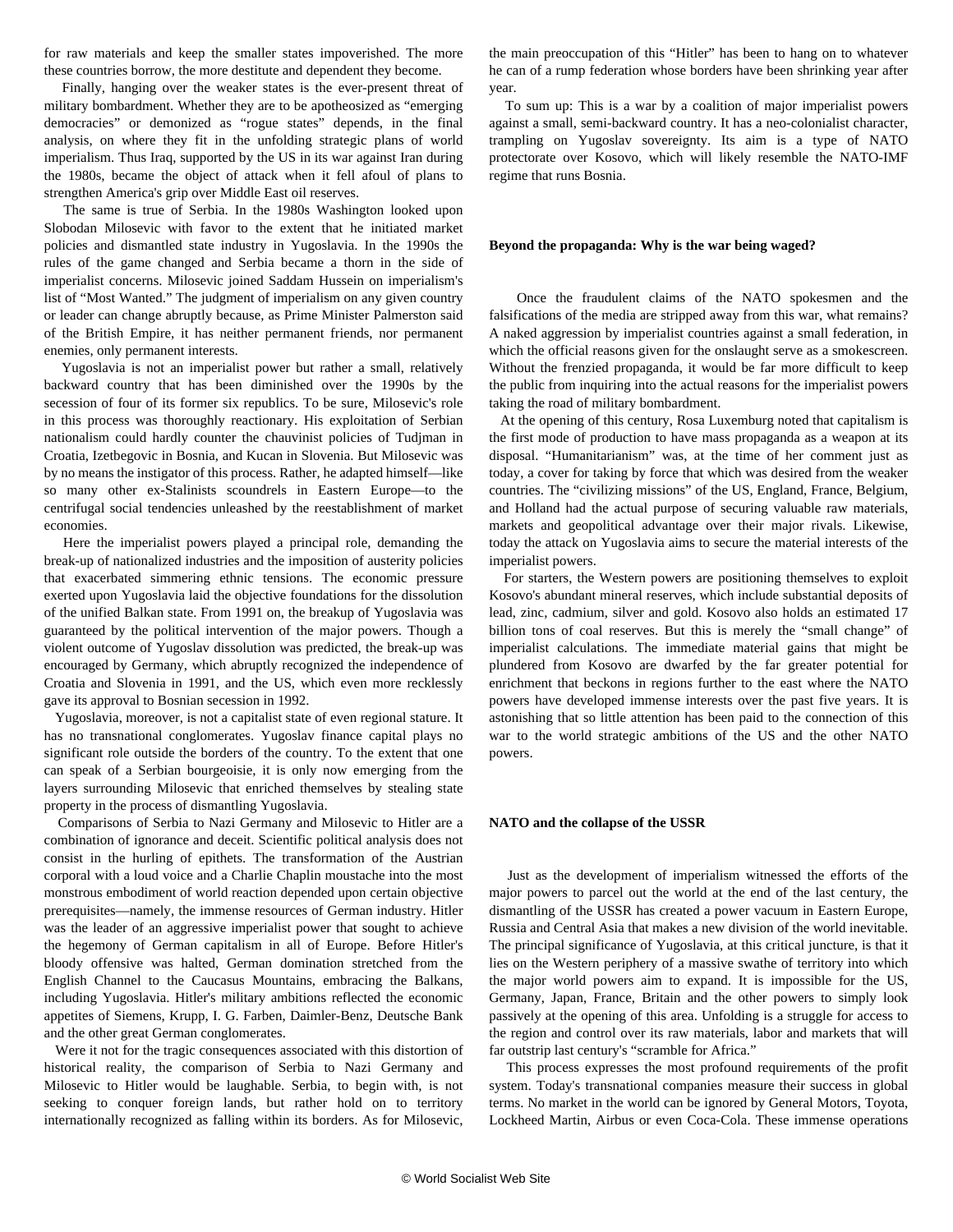compete across continents to achieve dominance. For them, the penetration of one-sixth of the globe newly opened to capitalist exploitation is a life-and-death question.

 The integration of this region into the world system of capitalist production and exchange is the most critical task facing the international bourgeoisie today. It is essential for the survival of capitalism into the 21st century. One only need ask: if at the beginning of the 20th century it was necessary for capitalism to divide and organize the world, how much more so today when all major corporate operations are global in character?

 The United States is exploiting the dismantling of the USSR most aggressively. This is explained in part by the historical limitations that the Soviet Union placed on the US. American capitalism rose to preeminence relatively late, during World War I. In the very year—1917—that the US entered the war, the victory of the October Revolution in Russia set the stage for the establishment of the Soviet Union. For seven decades, an objective consequence of the existence of the USSR was that a vast portion of the globe was closed off to direct exploitation by US capitalism.

 The demand of US capital to regain access to this territory, to claw back what had been lost, was the essential content of Washington's Cold War policy. The drive to "stop communist expansion," when stripped of its exaggeration and falsification, expressed the relentless ambition of US banks and corporate powers to expand their reach into Eastern Europe and Russia in order to extract profits. The events of 1989-91 untied the hands of US capitalism in this arena.

 Involved in the reintegration of the territory of the former USSR into world capitalism is the absorption, by massive Western transnational companies, of trillions of dollars in valuable raw materials that are vital to the imperialist powers. The greatest untapped oil reserves in the world are located in the former Soviet republics bordering the Caspian Sea (Azerbaijan, Kazakhstan, Turkmenistan). These resources are now being divided among the major capitalist countries. This is the fuel that is feeding renewed militarism and must lead to new wars of conquest by the imperialist powers against local opponents, as well as ever-greater conflicts among the imperialists themselves.

 This is the key to understanding the bellicosity of US foreign policy over the past decade. The bombardment of Yugoslavia is the latest in a series of wars of aggression that have spanned the globe. Though they had certain regional motivations, these wars have been the US response to the opportunities and challenges opened by the demise of the USSR. Washington sees its military might as a trump card that can be employed to prevail over all its rivals in the coming struggle for resources.

#### **Caspian oil and the new foreign policy debate**

 "The Caspian region is one of the largest remaining potential resources of undeveloped oil and gas in the world," explained one Exxon executive in 1998, adding that the area might be producing as much as 6 million barrels of oil per day by 2020. He expects the oil industry to invest \$300-\$500 billion in the interim to exploit the reserves. The US Department of Energy estimates that 163 billion barrels of oil and up to 337 trillion cubic feet of natural gas are to be found. If the estimates are borne out, the region will become a petroleum producer comparable in scope to Iran or Iraq.

 Western analysts also expect the Caspian region to become a major world gold producer. Kazakhstan, with 10,000 tons, has the second largest reserves in the world. Mining companies from the US, Japan, Canada, Britain, Australia, New Zealand and Israel are already operating in the region.

Each of the major capitalist countries, and a number of developing

regional powers, have their sights set on these resources. There is an acute awareness among the capitalist powers of the objective imperatives to intervene, expand their influence and secure their own interests to the disadvantage of their rivals. These needs are finding growing articulation in major policy journals, government hearings and editorials.

 Here the debate within the US ruling elite is the most significant, and ominous. Since 1991, a frank discussion has been taking place among prominent US strategists concerning the country's new place in world affairs. In the absence of the Soviet Union, many have concluded, the US finds itself the master of a new "unipolar" world, in which it enjoys, at least for the present, unassailable dominance. What these strategists debate is not whether, but how this advantage can be leveraged.

 Noteworthy is an article written by Zbigniew Brzezinski, the former National Security chief under Carter, which was published in the September/October 1997 issue of *Foreign Affairs*. It is entitled "A Geostrategy for Asia."

 "America's status as the world's premier power is unlikely to be contested by any single challenger for more than a generation," writes Brzezinski. " No state is likely to match the United States in the four key dimensions of power—military, economic, technological, and cultural—that confer global political clout."

 Having consolidated its power in its base in the Western Hemisphere, the US, Brzezinski argues, must make sustained efforts to penetrate the two continents of Europe and Asia.

 "America's emergence as the sole global superpower now makes an integrated and comprehensive strategy for Eurasia imperative."

 "After the United States," Brzezinski writes, "the next six largest economies and military spenders are there, as are all but one of the world's overt nuclear powers, and all but one of the covert ones. Eurasia accounts for 75 percent of the world's population, 60 percent of its GNP, and 75 percent of its energy resources. Collectively, Eurasia's potential power overshadows even America's.

 "Eurasia is the world's axial supercontinent. A power that dominated Eurasia would exercise decisive influence over two of the world's three most economically productive regions, Western Europe and East Asia. A glance at the map also suggests that a country dominant in Eurasia would almost automatically control the Middle East and Africa.

 "With Eurasia now serving as the decisive geopolitical chessboard, it no longer suffices to fashion one policy for Europe and another for Asia. What happens with the distribution of power on the Eurasian landmass will be of decisive importance to America's global primacy and historical legacy."

 Because he does not expect the US to dominate Eurasia single-handedly, Brzezinski sees American interests being best served by securing a leading role, while facilitating a balance among the major powers favorable to the US. He attaches an important condition: "In volatile Eurasia, the immediate task is to ensure that no state or combination of states gains the ability to expel the United States or even diminish its decisive role." This situation he describes as a "benign American hegemony."

 Brzezinski sees NATO as the best vehicle to achieve such an outcome. "Unlike America's links with Japan, NATO entrenches American political influence and military power on the Eurasian mainland. With the allied European nations still highly dependent on US protection, any expansion of Europe's political scope is automatically an expansion of US influence. Conversely, the United States' ability to project influence and power relies on close transatlantic ties.

 "A wider Europe and an enlarged NATO will serve the short-term and longer-term interests of US policy. A larger Europe will expand the range of American influence without simultaneously creating a Europe so politically integrated that it could challenge the United States on matters of geopolitical importance, particularly in the Middle East."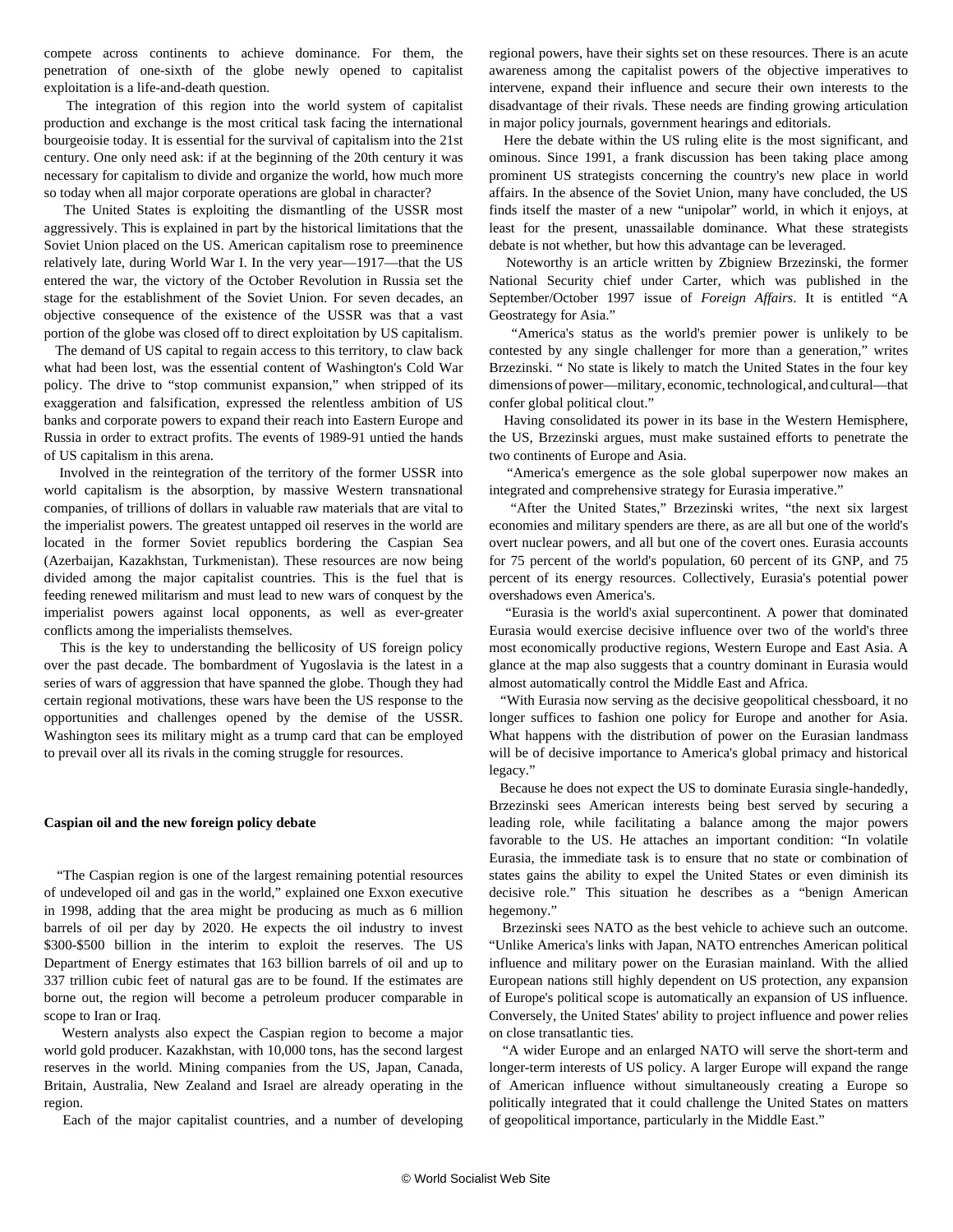As these lines suggest, the NATO role in Yugoslavia, where it has undertaken offensive military action for the first time since its inception, is clearly seen in US ruling circles as a step which will enhance America's world position. At the same time, NATO expansion into Poland, Hungary and the Czech Republic is effectively the expansion of US influence in Europe and the world.

 Brzezinski's particular perspective on this region is not entirely novel. He has resurrected, in a form adapted for use by the US under present conditions, the traditional geopolitical strategy of British imperialism, which long sought to secure its interests in Europe by playing one rival on the continent against another.

 The first modern "Eurasian strategy" for world domination was elaborated in Britain. Foreshadowing Brzezinski, imperial strategist Halford Mackinder, in a 1904 paper, "The Geographical Pivot of History," maintained that the Eurasian land mass and Africa, which he collectively termed "the world island," were of decisive significance to achieving global hegemony. According to Mackinder, the barriers that had prevented previous world empires, particularly the limitations in transportation, had largely been overcome by the beginning of the 20th century, setting the stage for a struggle among the great powers to establish a global dominion. The key, Mackinder believed, lay in control of the "heartland" region of the Eurasian land mass—bounded roughly by the Volga, the Yangtze, the Arctic and the Himalayas. He summed up his strategy as follows: "Who rules east Europe commands the Heartland; who rules the Heartland commands the world-island; who rules the worldisland commands the world."

 Notwithstanding assumptions that were later criticized by bourgeois commentators, Mackinder's writings, like Brzezinski's today, were followed closely by the major statesmen of his time and exerted a profound influence in the great power conflicts which shaped the first half of this century.

 For reasons both of world strategy and control over natural resources, the US is determined to secure for itself a dominant role in the former Soviet sphere. Were any of its adversaries—or combination of adversaries—to effectively challenge US supremacy in this region, it would call into question the hegemonic position of the US in world affairs. The political establishment in the US is well aware of this fact.

#### **Washington plans for political domination of Central Asia**

 The US House Committee on International Relations has begun holding hearings on the strategic importance of the Caspian region. At one meeting in February 1998, Doug Bereuter, the committee chairman, opened by recalling the great power conflicts over Central Asia during the 19th century, then dubbed the "great game."

 In the contest for empire, Bereuter noted, Russia and Britain engaged in an extended struggle for power and influence. He went on to say that "one hundred years later, the collapse of the Soviet Union has unleashed a new great game, where the interests of the East India Trading Company have been replaced by those of Unocal and Total, and many other organizations and firms."

 "Stated US policy goals regarding energy resources in this region," he continued, "include fostering the independence of the States and their ties to the West; breaking Russia's monopoly over oil and gas transport routes; promoting Western energy security through diversified suppliers; encouraging the construction of east-west pipelines that do not transit Iran; and denying Iran dangerous leverage over the Central Asian economies."

As Bereuter's comments indicate, Washington foresees substantial

conflict with the regional powers in the pursuit of its interests. If considerable friction was initially manifested in gaining access to Caspian oil, an even greater degree of strife has emerged in the maneuvers to bring it to Western markets.

 While tens of billions in oil production deals have already been signed by Western oil companies, there has yet to be an agreement on the route of the main export pipeline. For the reasons cited by Bereuter, Washington adamantly insists on an east-west path to avoid Iran and Russia.

 This is a matter of concern at the highest levels of US government. Last fall, Energy Secretary Bill Richardson told Stephen Kinzer of the *New York Times*, "We're trying to move these newly independent countries toward the West. We would like to see them reliant on Western commercial and political interests rather than going another way. We've made a substantial political investment in the Caspian and it's very important to us that both the pipeline map and the politics come out right."

 A number of strategists have argued for an aggressive US policy in the region. One, Mortimer Zuckerman, the editor of *US News & World Report*, warned in a May 1999 column that the Central Asian resources may revert back to the control of Russia or a Russian-led alliance, an outcome he calls a "nightmare situation." He wrote, "We had better wake up to the dangers, or one day the certainties on which we base our prosperity will be certainties no more.

 "The region of Russia's prominence—the bridge between Asia and Europe to the east of Turkey—contains a prize of such potential in the oil and gas riches of the Caspian Sea, valued at up to \$4 trillion, as to be able to give Russia both wealth and strategic opportunity."

 Zuckerman suggests that the new conflict be called "the biggest game." The superlative term is more fitting because today's conflict has "worldwide and not just regional consequences. Russia, providing the nuclear umbrella for a new oil consortium including Iran and Iraq, might well be able to move energy prices higher, enough to strengthen producers and menace the West, Turkey, Israel, and Saudi Arabia. In the words of Paul Michael Wihbey, in an excellent analysis for the Institute for Advanced Strategic and Political Studies, the 'nightmare scenarios of the mid-1970s would reappear with a vengeance'."

 The director of a US think tank bluntly laid out the military implications of the newfound interest in the region. In a 1998 document, Frederick Starr, the head of the Central Asia-Caucasus Institute at Johns Hopkins University, pointed out that half of the NATO states have a major commercial stake in the Caspian. He then added that "the potential economic rewards of Caspian energy will draw in their train Western military forces to protect that investment if necessary."

 The prospect of a military conflict between one or more of the NATO countries and Russia is not simply a matter of speculation. Writes Starr: "In no country is NATO membership more assiduously sought than energy-rich Azerbaijan, and nowhere is the possibility of conflict with the Russian Federation more likely than over the export of Azeri resources." In 1998 the country participated in all of the 144 NATO "Partnership for Peace" exercises.

 The rationale for war offered in the present campaign against Yugoslavia could easily be reapplied should US ruling circles decide to intervene militarily in Central Asia. There are ethnic conflicts in nearly every country there. The three states through which Washington would like to see the main oil export pipeline pass are exemplary in this regard. In Azerbaijan, military conflict with the Armenian population has continued for more than a decade. Neighboring Georgia has seen sporadic warfare between the government and a separatist movement in Abkhazia. Finally, Turkey, which is to host the pipeline terminal, has waged a protracted campaign of repression against the country's minority Kurd population, who predominate precisely in those regions in the southeast of the country through which the US-backed pipeline would pass.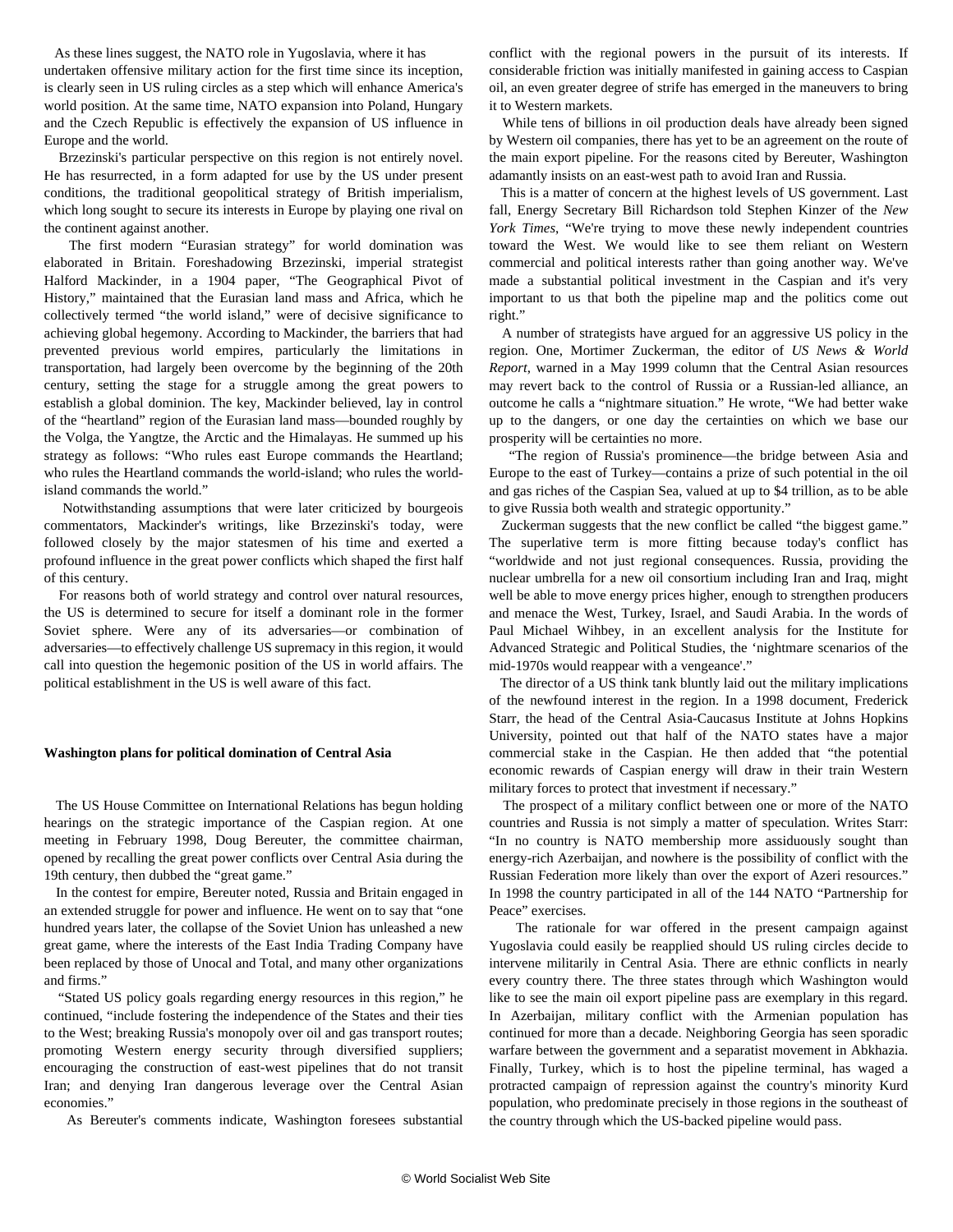The point is not lost on the present US administration. In a speech to US newspaper editors last month, Clinton stated that Yugoslavia's ethnic turmoil was far from unique. "Much of the former Soviet Union faces a similar challenge," he said, "including Ukraine and Moldova, southern Russia, the Caucasus nations of Georgia, Armenia, and Azerbaijan, the new nations of Central Asia." With the opening of these regions, he noted, "the potential for ethnic conflict became, perhaps, the greatest threat to what is among our most critical interests: the transition of the former communist countries toward stability, prosperity and freedom."

#### **A series of wars to come**

 But the aggressive attitude taken by the US towards intervention in Yugoslavia and the prospect of future American inroads in the Caspian region will not be received with indifference around the world.

 The potential for a conflict with Russia, it should now be clear, has actually increased over the past ten years. So too has the likelihood of a major clash between the US and one or more of the European powers. The European bourgeoisie will not be content to forever accept a subordinate status to the US. Its position would be continually eroded as the US sought to press its advantage. Inevitably, conflicts will develop over how the spoils of Central Asia and Eastern Europe are to be divided between the US, Germany, France, Britain and Italy.

 Recently, European editorialists and politicians have protested the growing US involvement in European security affairs and its push for NATO expansion. What must they make of US plans, such as those outlined by Brzezinski, for a massive extension of US power into Europe and Asia?

 The tensions are already quite visible. The military intervention in Yugoslavia comes amidst a year of growing trans-Atlantic trade conflicts. The European powers, moreover, have long been searching for a means to undermine the hegemonic role of the US in world trade, establishing a monetary union and creating the Euro to rival the dollar as a world reserve currency. Furthermore, the leading power in the European monetary union, Germany, has a substantial commercial stake in Eastern Europe and Russia. The prospect of US-Russian conflict and instability in Moscow puts its position in jeopardy.

 Further US-Japan conflict will also follow. The island nation, a major oil importer, has its own interests in the Caspian region and no shortage of trade disputes with the United States. To the extent that the US sees a greater military role as a key to its success in Central Asia, demands will be put forward by ruling circles in Japan to end the post-War restrictions on the size and range of its military.

 Open conflict between the US and China is inevitable. China, a historically oppressed country and not an imperialist power, is, however, well on its way to the restoration of capitalism and aspires to be a major regional economic power.

 Such a development, as the present anti-China hysteria in US newspapers reveals, is vehemently opposed by a substantial section of the American ruling elite. The expansion of US influence in Central Asia poses a direct and immediate threat to China because, among other factors, the expansion of the Chinese economy is directly dependent on access to petroleum. Its oil needs are expected to nearly double by 2010, which will force the country to import 40 percent of its requirements, up from 20 percent in 1995.

 For this reason, China has already expressed interest in a pipeline that would transport Caspian oil eastwards and signed, in 1997, a \$4.3 billion deal to secure a 60 percent stake in a Kazakh oil facility. The US will undoubtedly seek to undermine its activities in this region.

 Around the world, governments fear that they could very well become the next target of military action, should they buck US demands. This apprehension is hardly confined to the lesser-developed countries on the US enemies' list. One can be sure that Paris and Berlin are greatly concerned about US intentions in Europe and that the Pentagon has plans for war with France and Germany which can be quickly pulled off the shelf.

 These two countries are cited as examples to make another important point. Not every future US conflict is certain to be as one-sided as the present one. Washington will before long find itself at war with an adversary that is not all but defenseless.

 The Central Asian region, strategically vital and rich in natural resources, will not be peacefully divided among the major world imperialist powers as it is reincorporated into the structure of world capitalism. As Lenin wrote in 1915, speaking about the division of the colonial countries by the imperial powers: "The only conceivable basis under capitalism for the division of spheres of influence, interests, colonies, etc., is a calculation of the *strength* of those participating, their general economic, financial, military strength, etc. And the strength of the participants in the division does not change to an equal degree, for the *even* development of different undertakings, trusts, branches of industry, or countries is impossible under capitalism. Half a century ago Germany was a miserable insignificant country compared with the Britain of that time; Japan compared with Russia in the same way. Is it 'conceivable' that in ten or twenty years' time the relative strength of the imperialist powers will remain *un*changed? It is out of the question."

 Updating Lenin's assessment by substituting the present leading powers for those of 1915 raises the question: Will the US, Europe and Japan somehow manage to peacefully come to terms on such issues as the awarding of trillions of dollars of petroleum and construction contracts, the elaboration of trade agreements and the establishment of military pacts? No affirmative answer is possible.

 The major powers will also seek to take advantage of local conflicts. The growth of local antagonisms will be heightened, not attenuated, as Central Asia is integrated into the global system of production and trade. As Western financing for major oil projects increases, the stakes in regional ethnic conflicts will escalate. When command of territory carries with it billions in oil export revenue, fighting will only become more fierce.

 Already, the conflict in the Abkhazian region of Georgia has halted pipeline construction more than once. What is more, the penetration by Western capital has been accompanied by IMF-directed austerity measures. These changes have further pauperized the vast majority of the Central Asian people while enriching a few. Like Russia, the Caspian and Caucasus republics have seen the creation of an extremely wealthy, but narrow layer of "New Kazakhs," "New Azeris," etc., even as overall output and wealth have fallen since 1991.

 These developments portend a new division of the world, which will be decided by the principal imperialist powers and backed by their armies. The coming military conflicts will take place in a region of the world even more explosive than the Balkans. All the major protagonists possess nuclear weapons, raising the prospect of yet a third major imperialist conflict within the space of a century, with potential devastation and loss of human life on a far greater scale than the first two combined.

#### **The implications of the bombing of Yugoslavia**

 This is the significance of the present military action against Yugoslavia and the growth of militarism generally. Kosovo is a testing ground for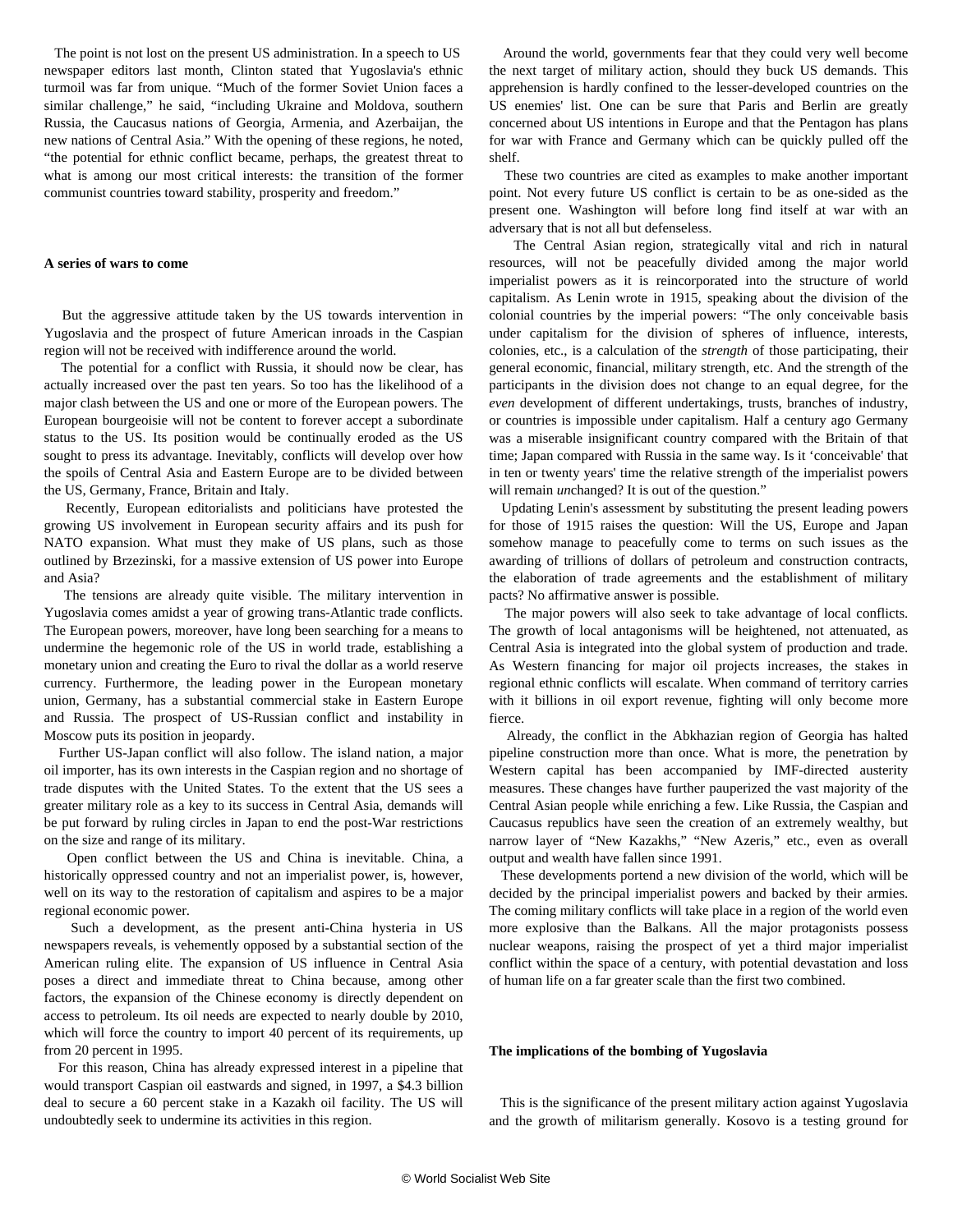wars that will follow in the former Soviet region.

 The war is, at the same time, an expression of immense contradictions within the home countries of imperialism. These underlying social tensions will be exacerbated by the war itself. The whole of the 20th century has shown that periods of imperialist rapacity are inevitably accompanied by an intensification of social conflict within the metropolitan centers of imperialism.

 The internal social structures of the US and the states of Western Europe are torn by intense class contradictions. The past two decades have witnessed a profound material polarization in these countries. A thin layer enjoys wealth on a scale never before seen in history. The remainder of the population lives in varying degrees of economic anxiety, distress and, among a substantial layer, extreme hardship and deprivation. All signs point to the continuation, even acceleration, of this basic tendency.

 The social conflicts have taken a malignant form to the extent that they have remained politically inarticulate. The United States for its part gives the impression of a society on the verge of a nervous breakdown. Public life is punctuated by outbreaks of violence by schoolchildren that have left the country in a state of semi-shock. No explanation, beyond the most banal, has been offered by officials or experts for these explosions of violent anti-social behavior. In their own way, however, they testify to the brutality of contemporary American life and the suppressed antagonisms that lie just under the surface.

 This point suggests yet an additional motivation for the bombing of Yugoslavia. The father of imperialist policy-making at the end of the last century, Cecil Rhodes, noted the social-psychological benefit of aggressive militarism in providing an outlet for social pressures that had accumulated within the imperialist countries themselves. Aside from its direct and indirect economic interests in the present conflict, the American bourgeoisie sees the opportunity to direct pent-up frustration and distress at an outside target.

 At the same time, it recognizes the limitations of such diversions and already plans to further refashion internal policy to correspond to its imperialist ambitions. The country will continue to be remade as a hightech garrison, where the bulk of public expenditure will be devoted towards military purposes abroad. Social programs will increasingly be replaced by naked domestic repression. This basic approach will be replicated in the other major imperialist states.

 As for democratic rights, they are far from secure. The actual attitude of the ruling elite on this question has been revealed far more clearly in its actions in the present war, as it bombed Serbian television stations and threatened to close the Internet, than in all its official legal guarantees and public declarations.

 To the frustration of government officials, the military brass and the media, the majority of people in the NATO countries are not possessed of war fever. The latter day jingoists are confined largely to the political establishment. The overall mood in the broad public is one of perplexity and disquiet. To the extent that this sentiment has not developed into organized opposition to the war, it is largely the result of the process of political abandonment of masses of people by organizations to which they previously gave their allegiance.

 The war has revealed the complete bankruptcy of the established political parties that once presented themselves as the champions of the working class and socialism. From the social democratic, Labor and Stalinist parties have come not merely the supporters, but the leaders, of the present war. To more experienced observers, this does not come as a surprise. Such organizations had long demonstrated their political subservience to the markets and big business and been integrated into the apparatus of imperialism. The war has revealed only the *completeness* of the process of political decay. Where once they represented an obstacle to the political and economic demands of capital, though not a genuine socialist alternative to imperialism, today they are entirely right-wing bourgeois parties.

 The war has illuminated another feature—perhaps better described as a "void"—in the political landscape: the absence of a socially-critical and self-sacrificing intelligentsia. There has been from academic experts virtually no critique of the arguments and assumptions that have served as the justification for the war. To the extent that dissenting intellectual voices have been heard, they come as a rule from the right, demanding a more aggressive policy. Disappeared, perhaps even from memory, are the days of protest, campus teach-ins and scrutiny of the claims of the state.

 How did this situation arise? Much can be learned from an analogous political transformation that occurred in the first part of the 20th century. The outbreak of war in 1914 witnessed a whole layer of the labor bureaucracy and social democracy provide political support to the bourgeoisie in each country. Parties and political leaders that had officially adopted policies of opposition to imperialist war abandoned their avowed principles, voted for war credits, and insisted that the working class defend the state. The catastrophic consequences of their decision, which fell most heavily on the European workers, are well known.

 Lenin saw the material explanation for this phenomenon in the process of corruption of a segment of trade union officials and social democratic leaders by imperialism. The brutal exploitation of the colonies and the theft of their resources enabled the European bourgeoisie to share enough of its spoils with the official labor leaders to obtain their acquiescence to the dictates of imperialism.

 An analogous phenomenon has occurred in the recent period. A whole layer of those who were radicalized by the experiences of Vietnam, the events of May-June 1968 in France and the militant labor conflicts of the late 1960s and early 1970s abandoned, during the past two decades, their opposition to imperialism and reincorporated themselves into the middle class life. Of these ex-radicals, not a few saw their material fortunes skyrocket with the stock market takeoff in the 1990s. This has produced a dramatic realignment in their politics. Some of the most fervent advocates of the present war are drawn from this layer.

 The process of enrichment, of course, has not been confined to those with a history of radical politics. As noted above, a small layer, in percentage terms, has grown rich, but this constitutes a significant number of individuals. One percent of the US owns forty percent of its wealth. This speaks to the astronomical living standard enjoyed by more than two and a half million people. Beneath them, an additional ten to twenty percent of the population has seen its fortune grow considerably over the past twenty years. Similar figures could be listed for the other major capitalist countries.

 It is from this wealthy layer that the political leaderships of all the official parties, the media, and no small number of academics are drawn. The accumulation of wealth has provided the political cement holding the war drive together and fostering demands for its expansion among the ruling elite.

 The Wall Street boom, however, has been a two-sided process. The runup in share values has demanded the adoption of a new regime of austerity, "labor flexibility" (i.e., job insecurity) and increased exploitation of the laboring population in the imperialist centers and around the world. Just as the production of the *nouveau riche* in the 1980s and 1990s created a new constituency for imperialism, it created a vastly larger audience for an anticapitalist and antimperialist movement among the international working class. The growth of the world proletariat; the lowering of living standards among the majority of the advanced countries; the impoverishment of much of Asia, Africa, and Latin America; and the declining prospects for youth are leading objectively to a movement of revolutionary social change.

 The stage has been set for the transformation of this objective potential into a conscious political force. What is required today, above all, is the